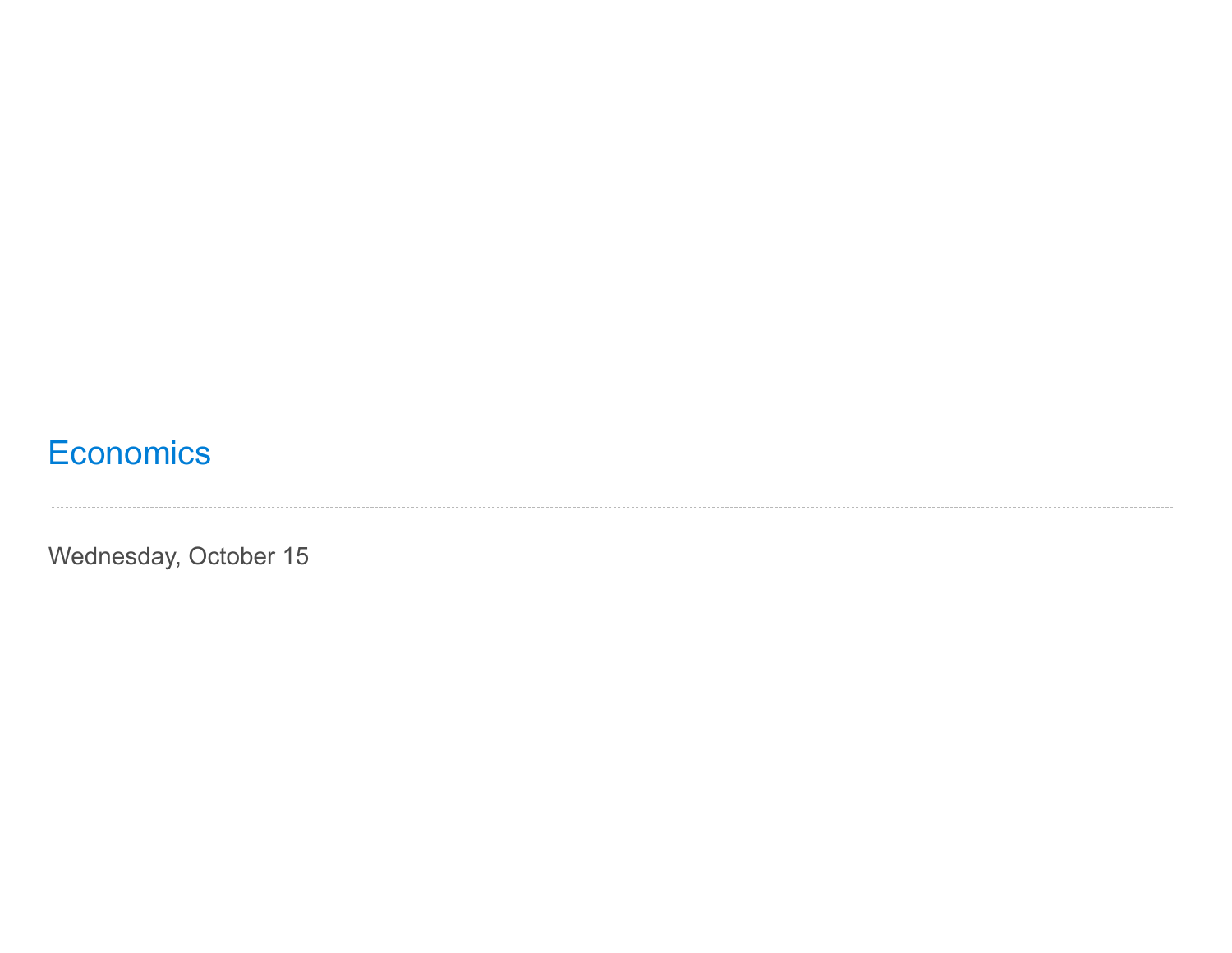# The Internet Boom

"The greatest legal creation of wealth in human history." -- Venture capitalist John Doerr (\$3.2B) about the 90's tech boom

#### **NASDAQ composite index**

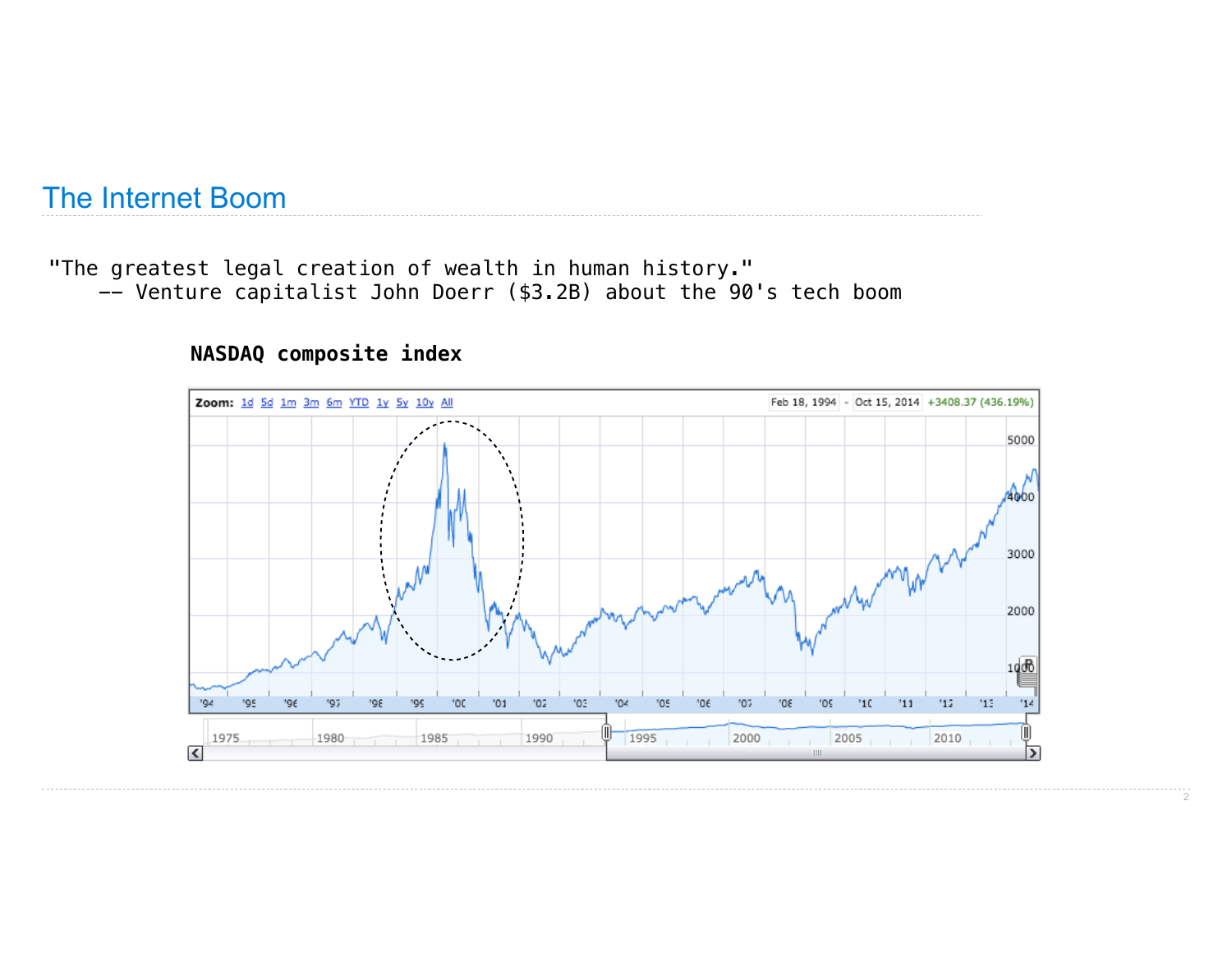#### US Economy

An **economy** is a regional network of production, distribution, and consumption In **Capitalist** economies, production & distribution are privately controlled for profit A type of economy determines both how goods are allocated and how decisions are made A **market economy** is an economy in which decisions are dictated by markets (supply & demand) A **free market** describes a market in which prices are set by consent among buyers & sellers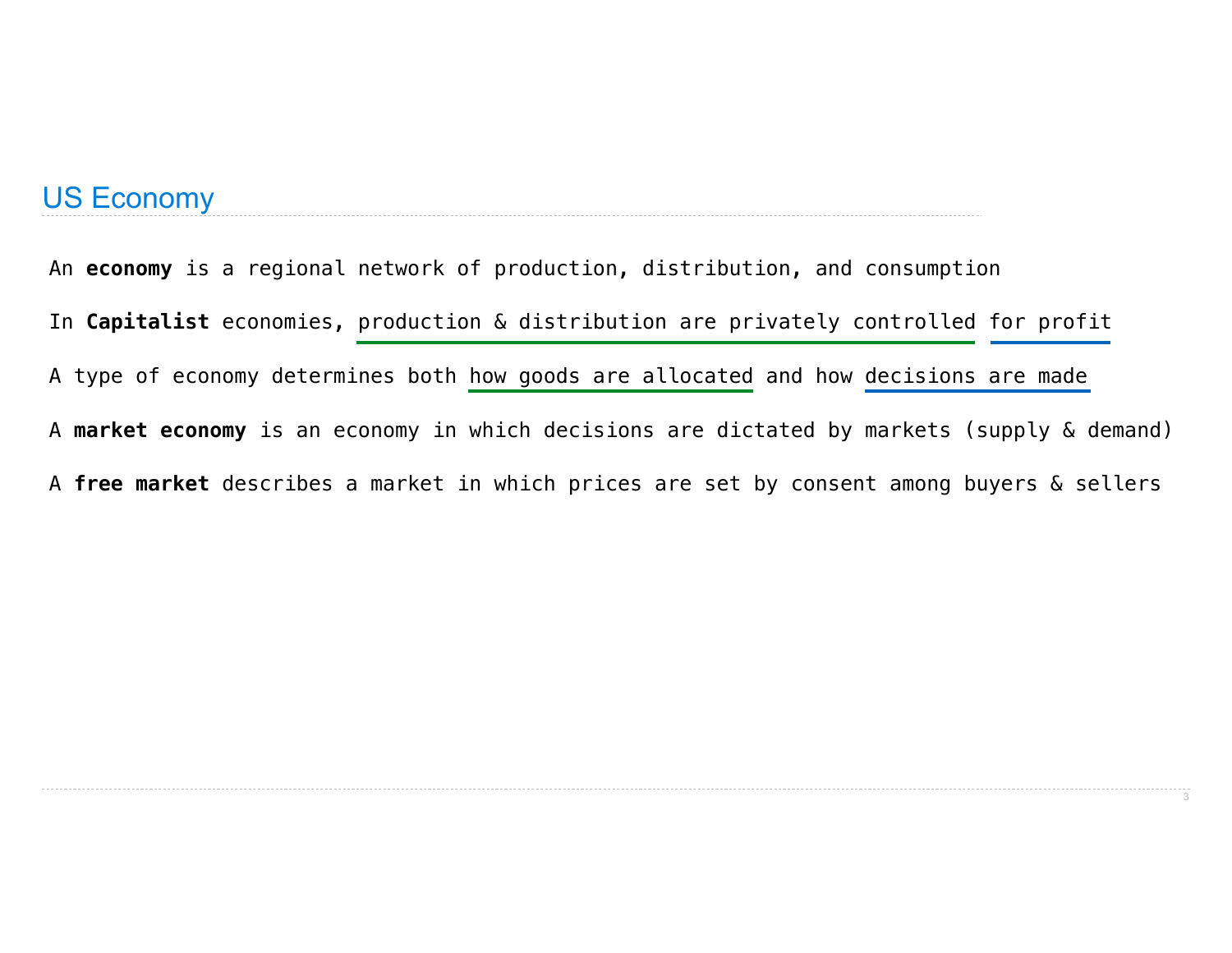# How are Americans Employed?

#### **US Labor Force by Sector (Millions of people)**



https://www.census.gov/compendia/statab/2012/tables/12s0620.pdf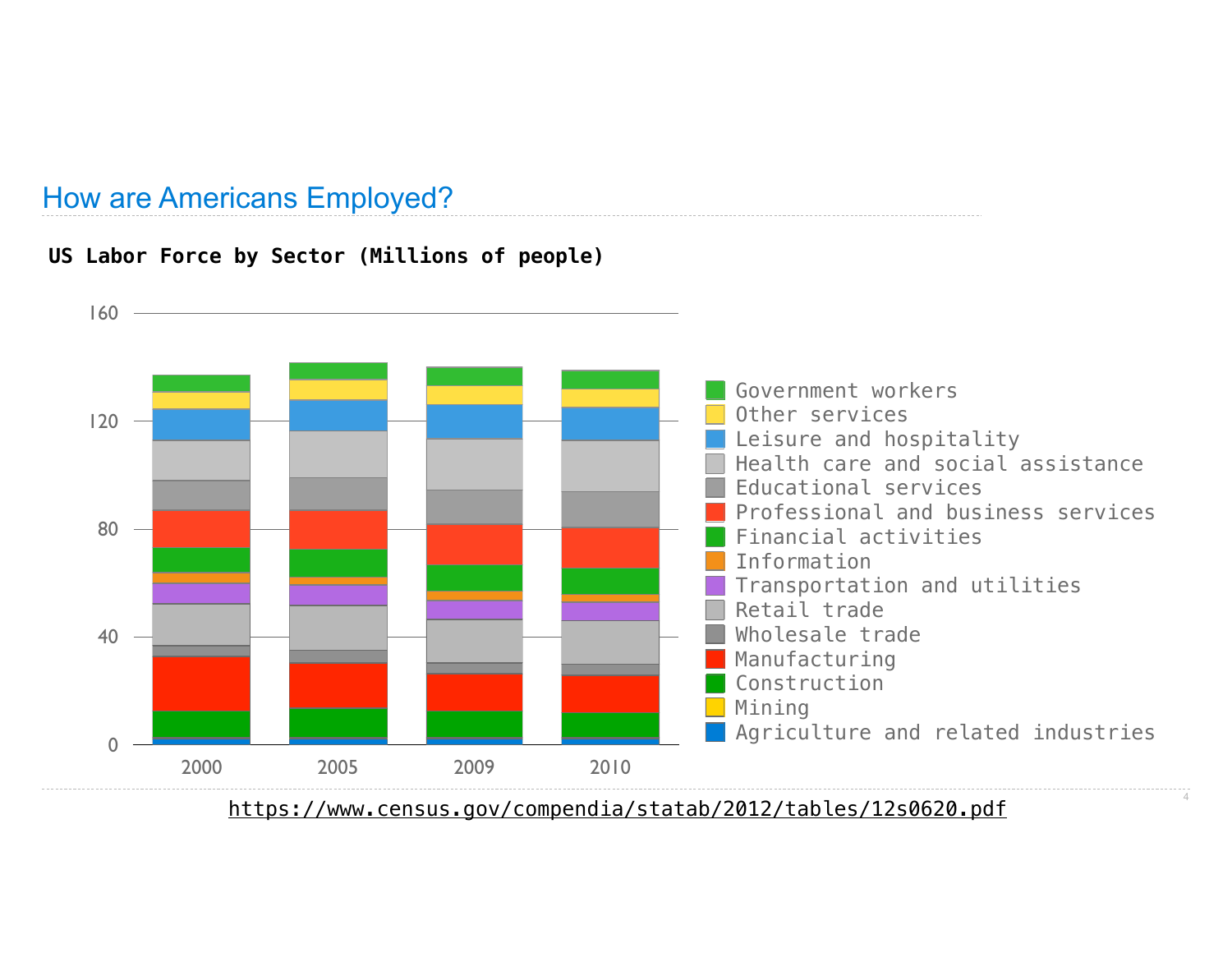### How is the Labor Pool Changing?





http://www.washingtonpost.com/wp-srv/special/business/unemployment-where-are-the-jobs/index.html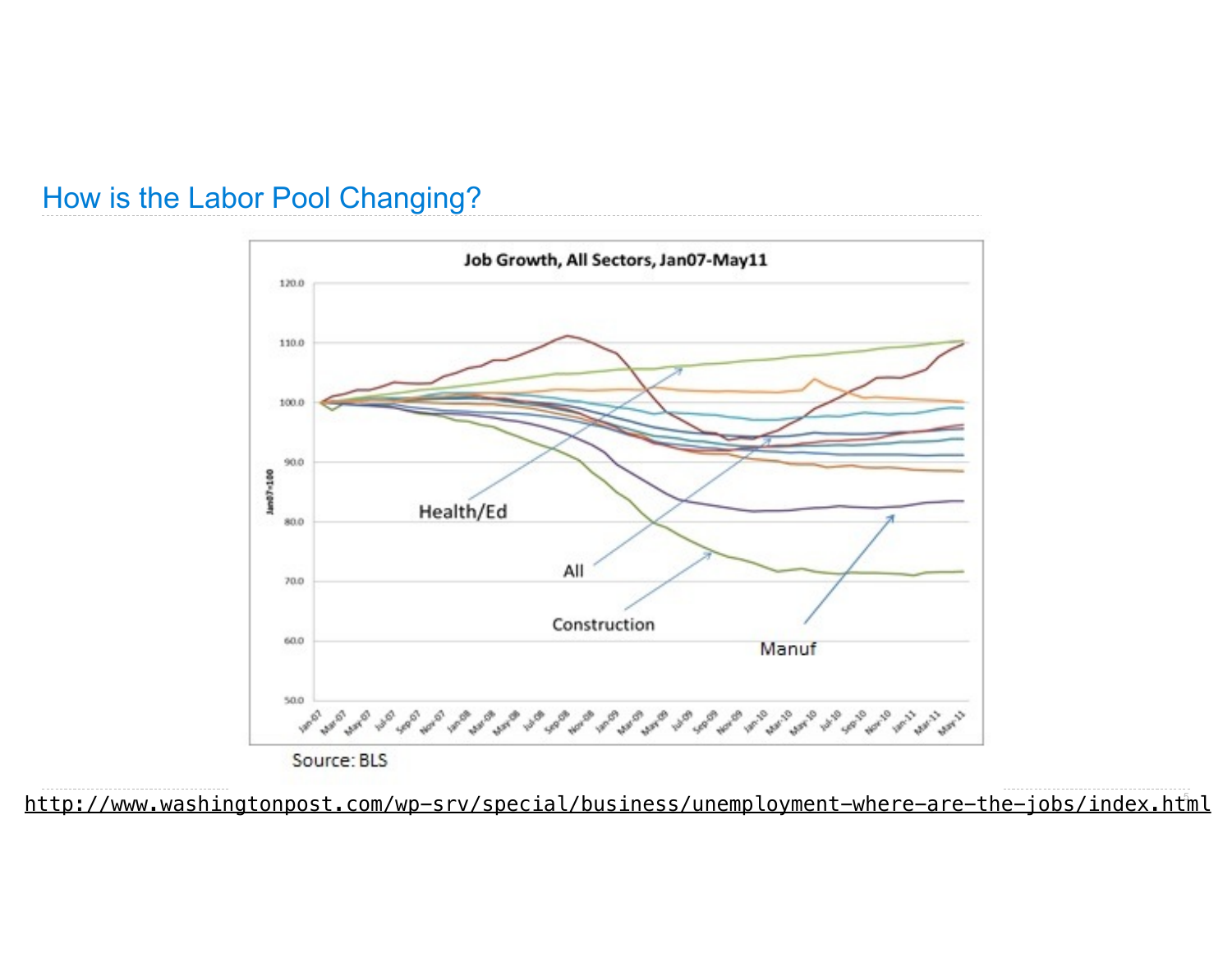#### **Organizations**

"First, most producers are employees of firms, not owners. Viewed from the vantage point of classical [economic] theory, they have no reason to maximize the profits of firms, except to the extent that they can be controlled by owners.

"Moreover, profit-making firms, nonprofit organizations, and bureaucratic organizations all have exactly the same problem of inducing their employees to work toward organizational goals. There is no reason, a priori, why it should be easier (or harder) to produce this motivation in organizations aimed at maximizing profits than in organizations with different goals.

"If it is true in an organizational economy that organizations motivated by profits will be more efficient than other organizations, additional postulates will have to be introduced to account for it."

*Simon says:* The US is an organizational economy Total employment (2010): **139.1 million**

Self employment (2010): **9.6 million**

Simon (1991) "Organizations and Markets:" in: Journal of Economic Perspectives. 5 (2 Spring 1991): p. 28 $^\circ$